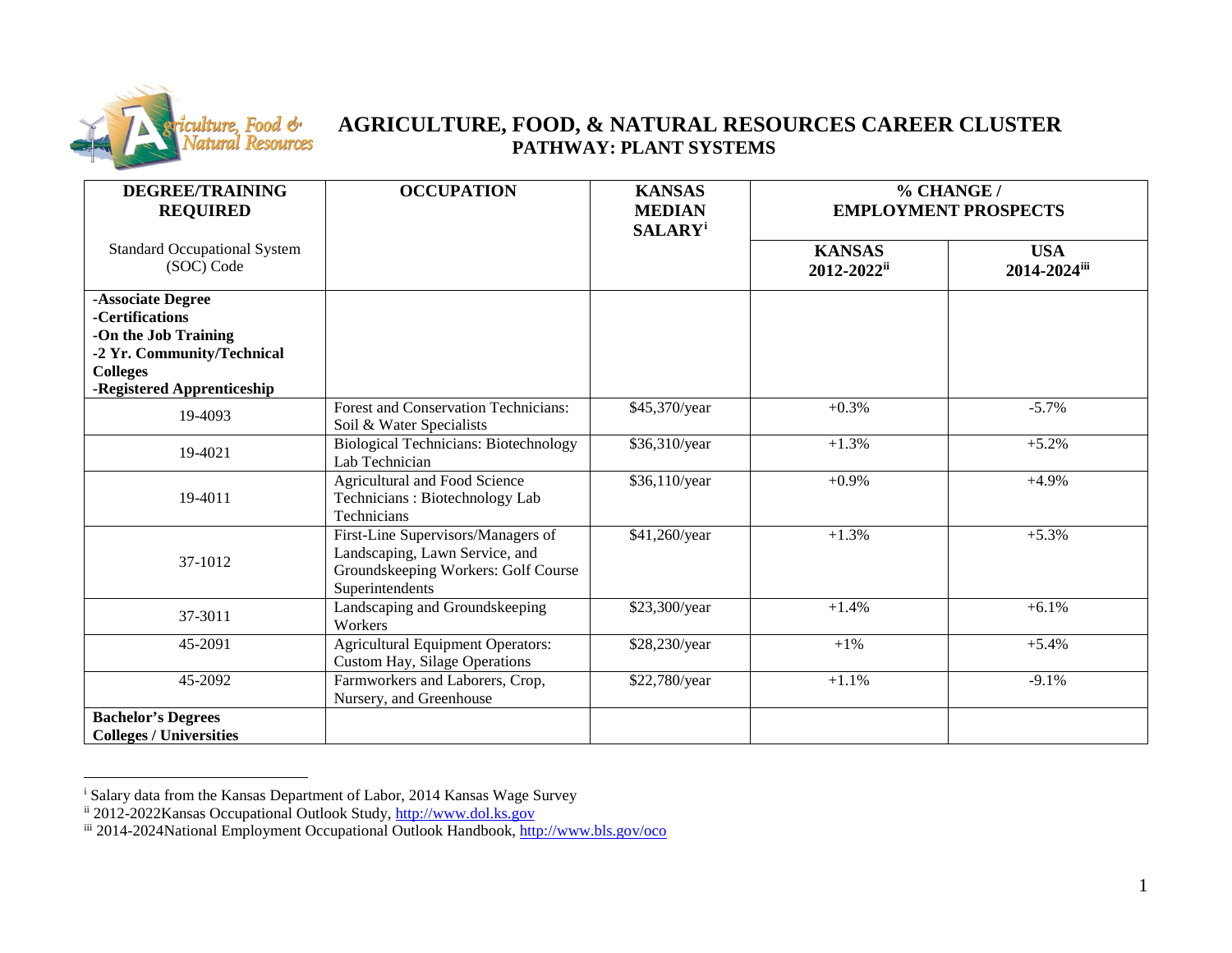| <b>DEGREE/TRAINING</b><br><b>REQUIRED</b>               | <b>OCCUPATION</b>                                                                                                                                                                                         | % CHANGE /<br><b>KANSAS</b><br><b>MEDIAN</b><br><b>EMPLOYMENT PROSPECTS</b><br><b>SALARY</b> <sup>i</sup> |                              |                            |
|---------------------------------------------------------|-----------------------------------------------------------------------------------------------------------------------------------------------------------------------------------------------------------|-----------------------------------------------------------------------------------------------------------|------------------------------|----------------------------|
| <b>Standard Occupational System</b><br>(SOC) Code       |                                                                                                                                                                                                           |                                                                                                           | <b>KANSAS</b><br>2012-2022ii | <b>USA</b><br>2014-2024iii |
| 11-3071                                                 | Transportation, Storage, and<br>Distribution Managers: Grain<br><b>Operations Superintendents</b>                                                                                                         | \$83,090/year                                                                                             | $+0.7%$                      | $+2.2%$                    |
| 41-3031                                                 | Securities, Commodities, and Financial<br>Services Sales Agents: Commodity<br><b>Marketing Specialists</b>                                                                                                | \$81,250/year                                                                                             | $+2.5%$                      | $+9.5%$                    |
| 13-2072                                                 | Loan Officers: Ag Lenders                                                                                                                                                                                 | \$58,130/year                                                                                             | $+1.2%$                      | $+8.1%$                    |
| 19-1031                                                 | <b>Conservation Scientists: Soil and Plant</b><br>Scientists / Plant Pathologists /<br>Aquaculturists / Plant Breeders and<br>Geneticists; Botanists / Forest<br>Geneticists / Soil and Water Specialists | \$68,680/year                                                                                             | 0.4%                         | $+6.9%$                    |
| 25-2032                                                 | <b>Vocational Education Teachers,</b><br>Secondary School: Agricultural<br>Educators                                                                                                                      | \$46,290/year                                                                                             | $+13%$                       | 18%%                       |
| 25-1000<br>25-1194                                      | Vocational Education Teachers,<br>Postsecondary: Agricultural Educators                                                                                                                                   | \$41,020/year                                                                                             | $+1.5%$                      | $+6.6%$                    |
| 11-9013                                                 | Farm, Ranch, and Other Agricultural<br>Managers: Crop Farm Managers /<br>Greenhouse Managers / Growers /<br>Farmers / Ranchers                                                                            | N/A                                                                                                       | $-0.5%$                      | $-1.9%$                    |
| 25-9021                                                 | Farm and Home Management<br>Advisors: Education and Extension<br>Specialists                                                                                                                              | \$50,050/year                                                                                             | $+0.3%$                      | $+10.9%$                   |
| <b>Graduate Degrees</b><br><b>Colleges/Universities</b> |                                                                                                                                                                                                           |                                                                                                           |                              |                            |
| 19-1022                                                 | Microbiologists: Bioinformatics<br>Specialists                                                                                                                                                            | \$50,200/year                                                                                             | $+1%$                        | $+3.5%$                    |

N/A = Data Not Available